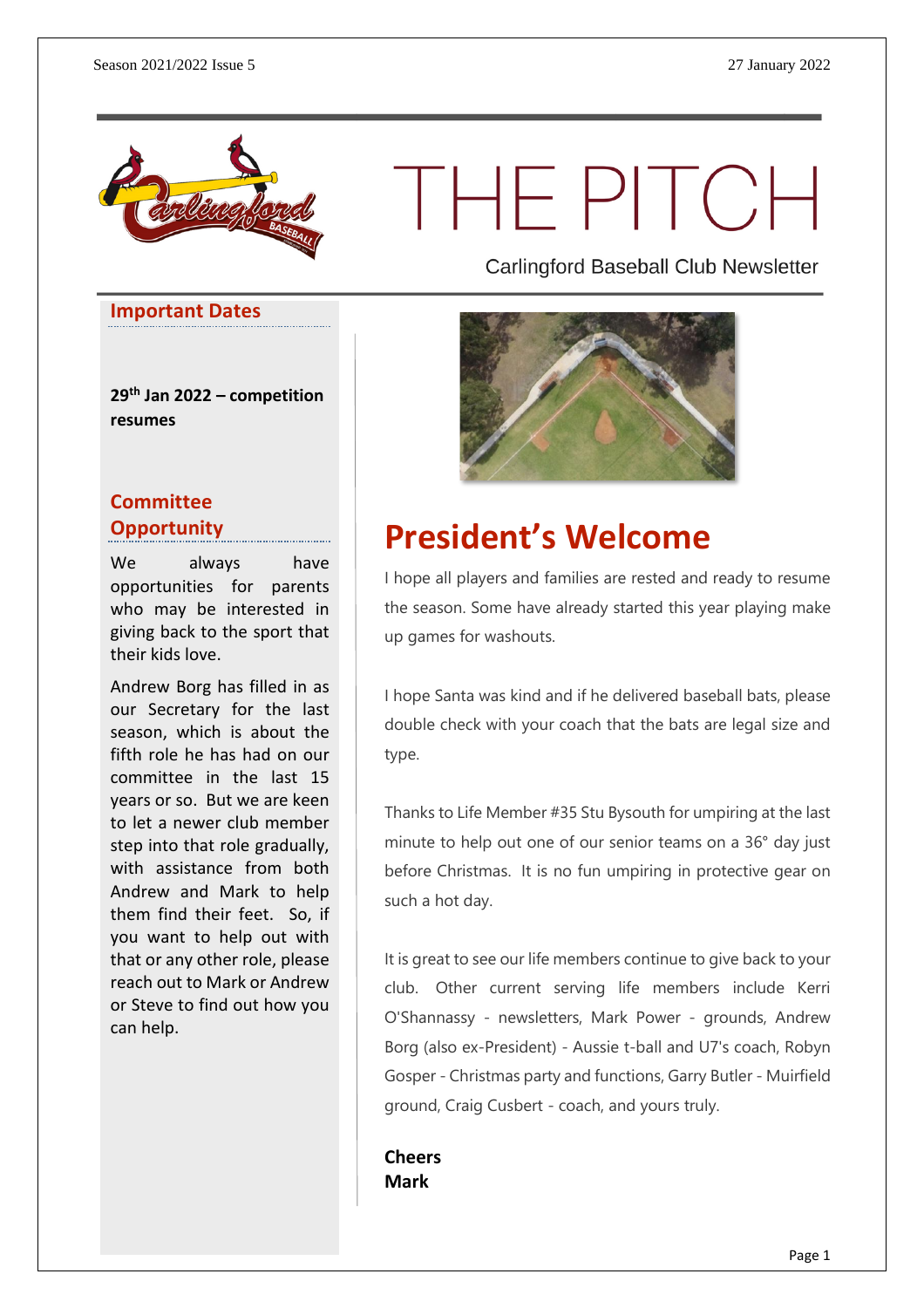### **CANTEEN DUTY**

This week's teams are: **7.45am – 10.15am: 9U 10.00am – 12.15pm**: **12/3**



**Two people are required from each team, 1 for BBQ and 1 for Canteen**

## **Results 18/12/21**

| 16U/1            | Barry Shipley Youth League        | Baulko/Carlo JV |    | Washed out                               |               |      |
|------------------|-----------------------------------|-----------------|----|------------------------------------------|---------------|------|
| 16U/3            | <b>Brian Cashmore South</b>       | Carlingford     | 9  | <b>Baulkham Hills</b>                    | 7             | Win  |
| 14U/1            | Graham Hay League                 | Baulko/Carlo JV | 17 | Rouse Hill                               | $\mathcal{P}$ | Win  |
| 14U/3            | Peter Street League               | Baulko/Carlo    |    | Bye                                      |               |      |
| 12U/1            | Ken Douglas League                | Carlingford     | 5  | <b>Winston Hills</b>                     | 1             | Win  |
| 12U/3            | Phil Leonard League South         | Carlingford     | 11 | Kellyville                               | 6             | Win  |
| 10 <sub>U</sub>  | Jim Bergan League Minor<br>League | Carlingford     | 14 | Oakville                                 | 1             | Win  |
| 9U               | Col Daisley League TBall          | Carlingford     | 19 | <b>Winston Hills</b>                     | 30            | Loss |
| 8U               | Wendy Vigenser League<br>TBall    | Carlingford     | 20 | Quakers Hill Sea Pups                    | 37            | Loss |
| 7U               | Akers League North TBall          | Carlingford     | 18 | <b>Baulkham Hills</b>                    | 15            | Win  |
| Make Up<br>Games |                                   |                 |    |                                          |               |      |
| 12U/3            | Phil Leonard League South         | Carlingford     | 5  | <b>Schofields Scorpions</b>              | 12            | Loss |
| 8U               | Wendy Vigenser League<br>TBall    | Carlingford     | 16 | <b>Quakers Hill</b><br><b>Buccaneers</b> | 35            | Loss |
|                  |                                   |                 |    | Quakers Hill Sea                         |               |      |
| 14U/1            | Graham Hay League                 | Baulko/Carlo JV | 4  | <b>Hawks</b>                             | $\mathcal{P}$ | Win  |

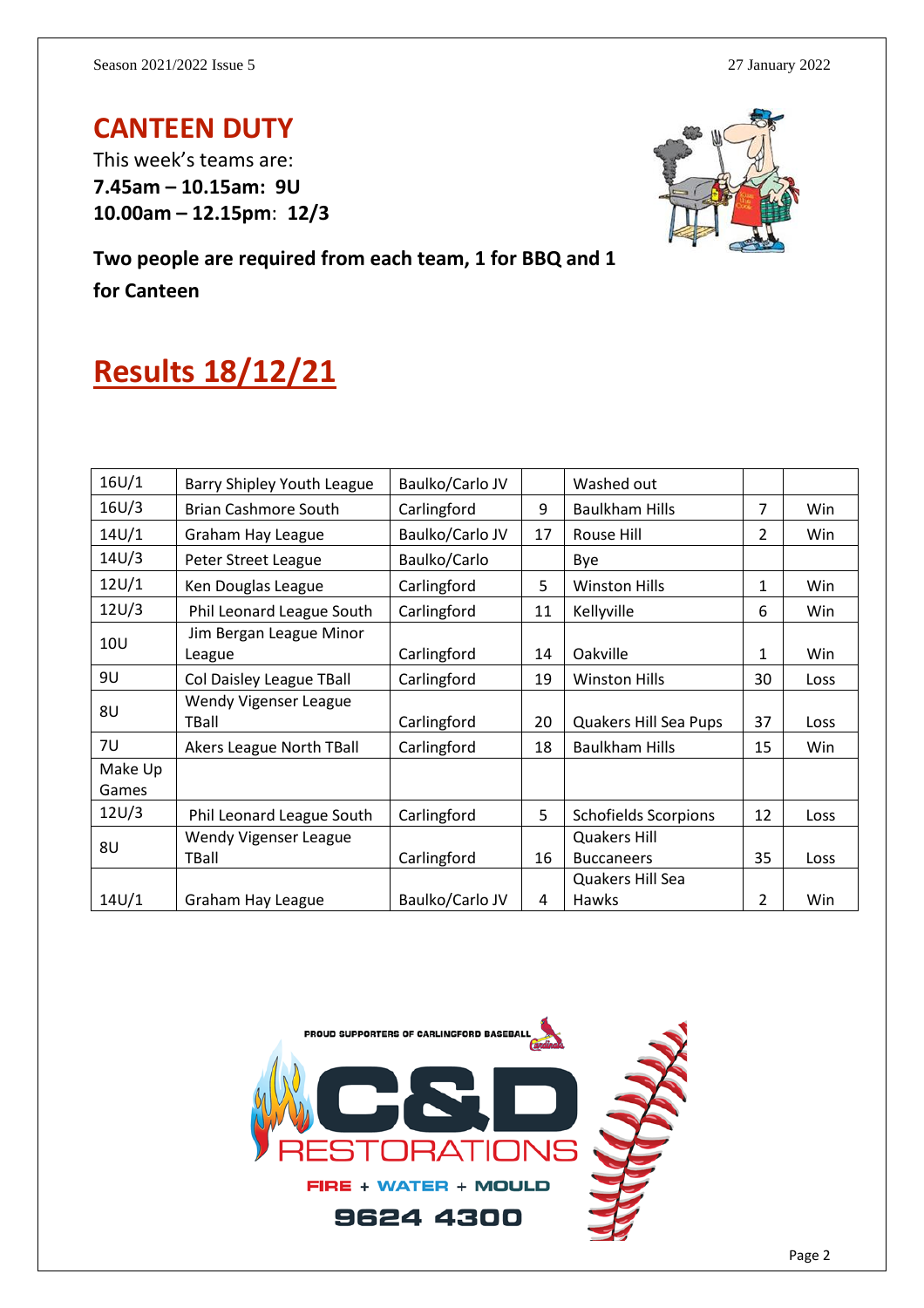### **WHO IS PLAYING THIS WEEK- Sat 29/01/2022**

| <b>Juniors</b> |                                                  |                         |                               |  |
|----------------|--------------------------------------------------|-------------------------|-------------------------------|--|
| 16U/1          | Baulko/Carlo Div 1 JV vs                         | Caddies                 | <b>Friday Night</b><br>7.15pm |  |
| <b>16U/3</b>   | Carlingford vs Oakville                          | Colbee 1                | 10.30am                       |  |
| 14U/1          | Baulko/Carlo Div 1 JV vs<br><b>Winston Hills</b> | Sutton 1                | 10.30am                       |  |
| 14U/3          | <b>Baulko/Carlo vs</b><br><b>Quakers Hill</b>    | Corbin 2                | 8.30am                        |  |
| 12U/1          | Carlingford vs<br><b>Baulkham Hills</b>          | Northmead 4             | 8.30am                        |  |
| <b>12U/3</b>   | Carlingford vs<br><b>Blacktown</b>               | Murray Farm 2           | 10.30am                       |  |
| 10/11U         | Carlingford vs<br>Castle Hill                    | Murray Farm 2           | 8.30am                        |  |
| 9U             | Carlingford vs<br>Kellyville                     | Murray Farm 4<br>8.30am |                               |  |
| 8U             | Carlingford vs<br><b>QH Buccan</b>               | Already played          |                               |  |
| 7U             | Carlingford vs<br><b>WH Vikings</b>              | Murray Farm 5<br>8.30am |                               |  |

### **Seniors**

| GI             | Carlingford vs                                    | <b>TBA</b>          |                    |
|----------------|---------------------------------------------------|---------------------|--------------------|
| G <sub>2</sub> | Carlingford vs<br><b>CH Squires</b>               | <b>Murray Farm</b>  | 3.45pm             |
| G <sub>3</sub> | Carlingford Redsox vs<br>Kellyville               | Murray Farm         | 1.30 <sub>pm</sub> |
|                | <b>Carlingford Coils vs</b><br><b>QH Shiprats</b> | Corbin              | 3.45pm             |
|                | Carlingford Black vs<br>Holroyd                   | <b>Foray Street</b> | 1.30 <sub>pm</sub> |



www.centricityfinance.com.au | 0413 139 611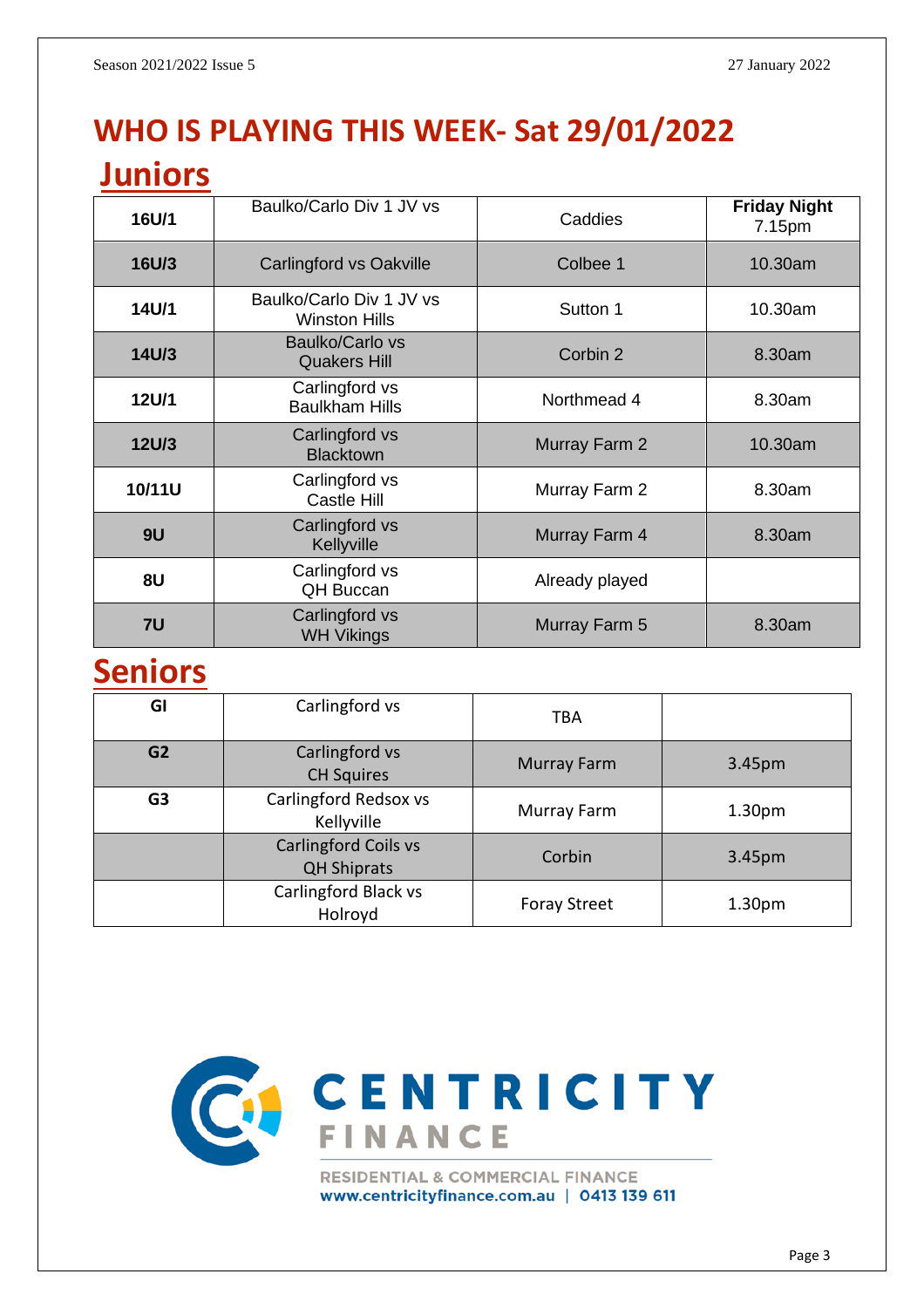### **Uniform & Merchandise prices**

**Velcro Club Cap** - \$20

**Premium Flexifit Club Cap** - \$25 **Club Socks** - \$12

**Junior Playing Shirts** *(Included as part of registration process)*

**Seniors Sublimated Playing Shirts** - \$50

**Key Rings** - \$12

**Drink Coolers** - \$8 each or two for \$12 **Training T-Shirts (Kids)** - \$15 sizes 8-14 **Training T-Shirts (Senior)** - \$20 sizes S-5XL **Supporters Shirt** - \$30

**Club Hoodie** - \$65

**Club Supporters Jacket** - \$70

**Junior Uniform Combo Packs** *(suited for ages up to 12)* -\$50

(Uniform Manager to submit orders – these packs are NOT available in store)

- $\triangleright$  Pants (white, grey or black)
- $\triangleright$  Socks (black, red)
- $\triangleright$  Belt (to match socks)
- ➢ Pant Product basics:
	- Youth Baseball Pant
	- 100% Double Knit 12 Oz. Polyester
	- Double Knee Construction
- Five Pro-Style Belt Loops
- Zipper Fly, Town Snap Closure
- Two Double Welted Set-In Back Pockets
- 2 ½" Elastic Waistband
- Youth Inseams: XS (18"), S (20"), M (22"), L (23")
- Available in sizes XS (4), S (6), M (8), L (10), XL (12)

These items are generally available at the Murray Farm Canteen on Saturday mornings during the summer season. Otherwise, simply email our Treasurer at

[treasurer@carlingfordbaseball.com.au](mailto:treasurer@carlingfordbaseball.com.au) advising which item you would like to purchase. You will receive an email with a link to pay the invoice shortly thereafter.

Uniform pick-ups can be arranged with our uniform officer at [uniforms@carlingfordbaseball.com.au](mailto:uniforms@carlingfordbaseball.com.au)



Thank you to Steve from Steve's Fine Meats for returning as a Sponsor for this Season. You can find Steve's Fine Meats at Shop 8/1 Carmen Drive Carlingford.

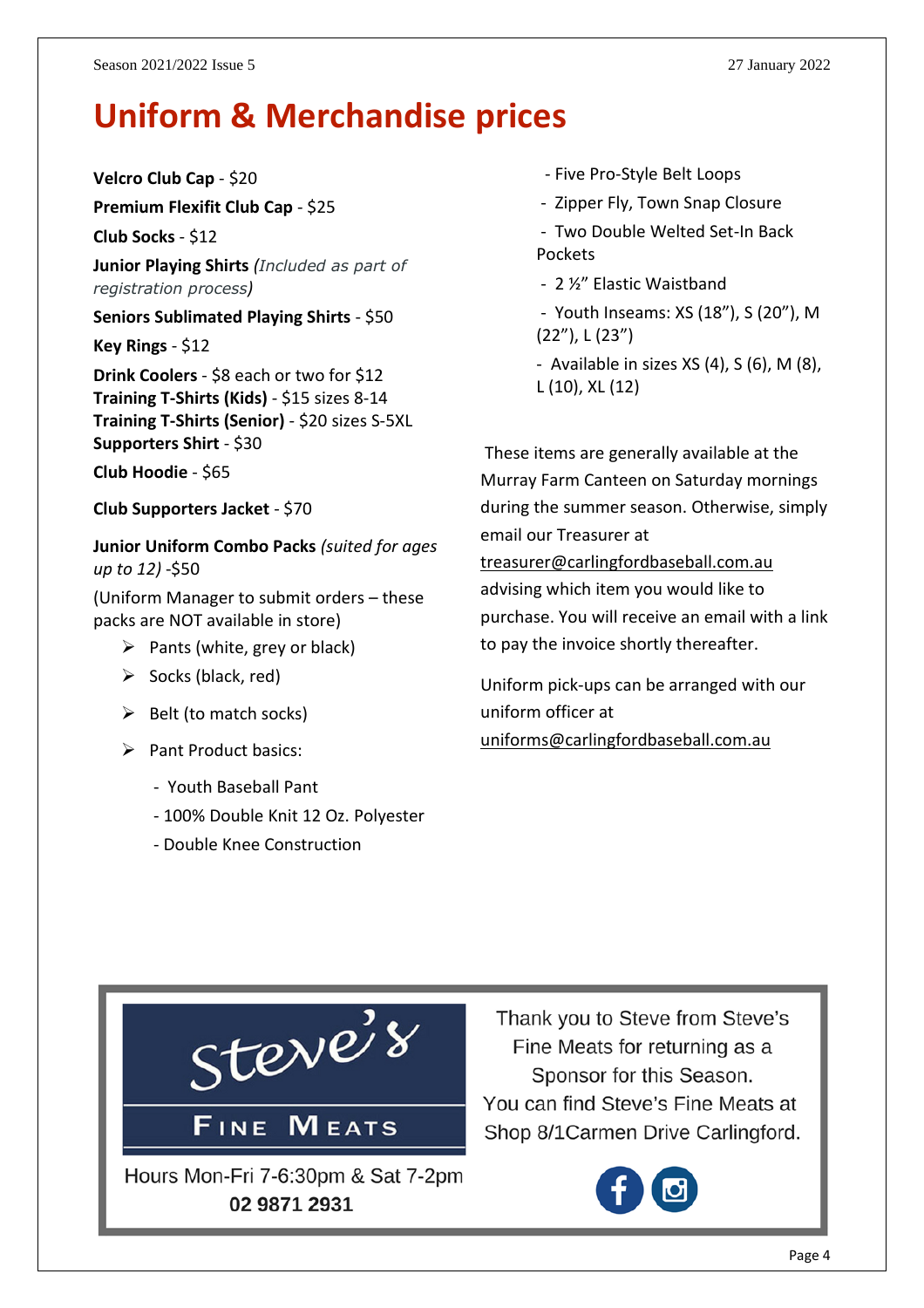### **MATCH REPORTS**

**7U Akers League Carlingford Redsox v Baulkham Hills Result: Win 18-15**

**Player of the Match was Beau for his great fielding and powerful batting.**



Despite being down a couple of players, the team turned up with energy and enthusiasm.

Everybody was batting from the get go, but the key today was our fielding.

Our infield was rock solid with Sammantha, Nathan, Beau and Mason stopping everything that came near them.

We even had Noah making plays at 2nd Base from Centrefield.

Improved batting from Lachlan, John, Charlotte and Dexter saw them move runners around the bases throughout the game .

As usual, our base running was solid and purposeful.

#### **8U Wendy Vigenser League Carlingford vs QH Seapups**



1st inning Good fielding by Caitlin at 2nd bass Good stop at short stop by William Good hustle fielding by Oliver at 2nd base Good hit and running by Oliver Great hit by Flynn 2nd inning Great hustle fielding by Oliver at 2nd base Good fielding and throwing by Ben Good running by Caitlin Great hit by Aiden 3rd inning Good fielding at 2nd base by William Fantastic fielding at 1st base by Caitlin to get an out Great throw by Flynn to Caitlin Great running by William, everyone is safe Good strong hit by Jacob Great flying hit to RF by Oliver 4th inning Fantastic stop and throwing by Ben at 2nd base Another great stop by Ben Fantastic stop by Jacob



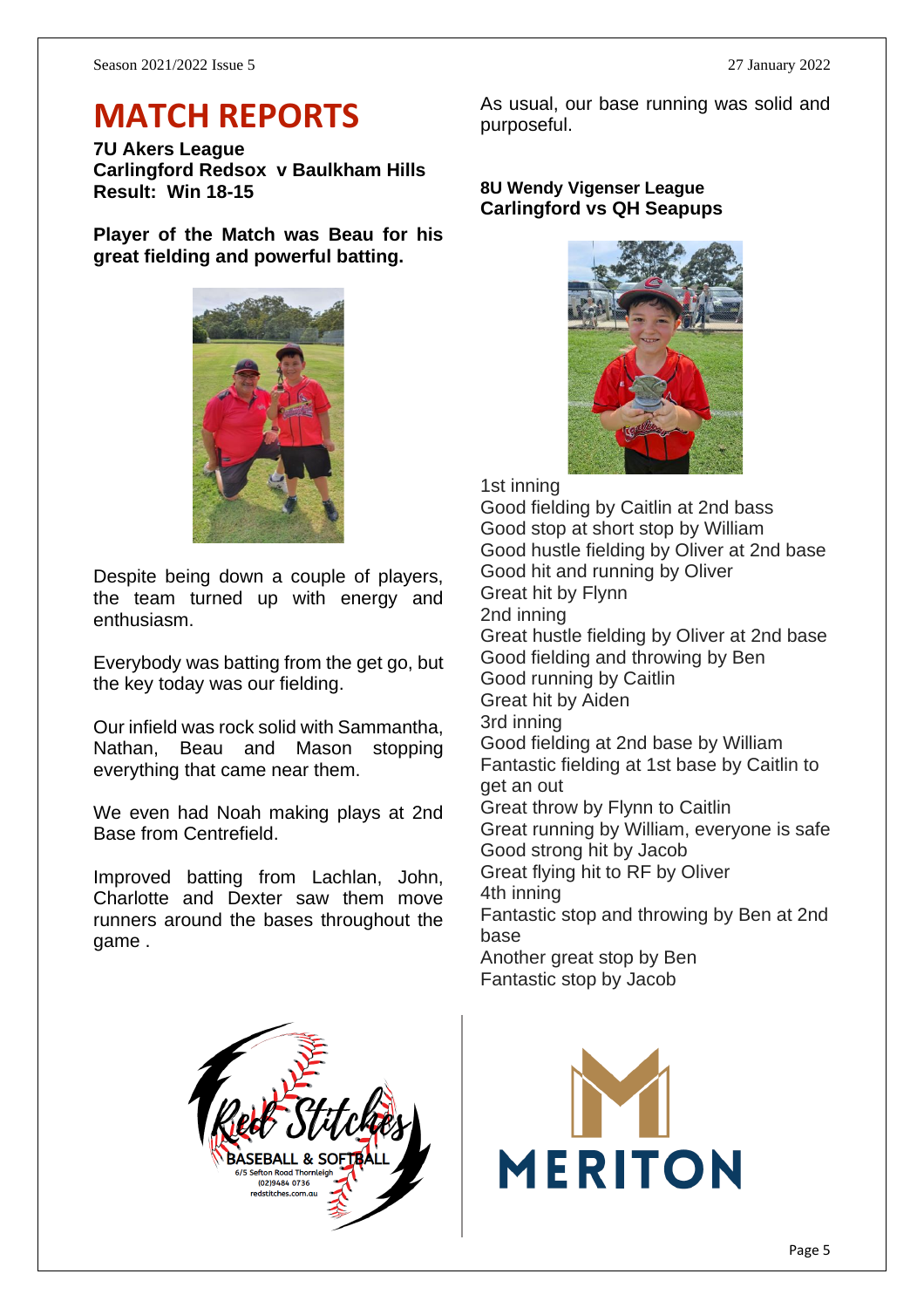base

Great hustle fielding by Aiden 5th inning Outstanding fielding by Jacob Another fantastic fielding to get an out at 2nd base Great fielding by Jacob Good hustle fielding by Aiden Good hit by Flynn, everyone is safe Awesome flying hit by Aiden Good hustle running by Nathan to be safe at 1st base Another fantastic fielding by Jacob at 2nd



#### **8U Wendy Vigenser League Carlingford vs QH Buccane (Make Up Game)**

**Well deserved player of the match Taylor**.



The Carlingford team has really come together this season, it was a great makeup game on Wednesday night at Quakers Hill.

Tim and Ben making it home in the first innings, there were great hits from all team members.

Onto the field Taylor and Nathan showed some great fielding skills getting the other team out in first and second.

Second innings, great batting by everyone, Aiden had an outstanding hit. There was great fielding by all.

Nathan and Caitlin got the other team out on second base in the third innings.



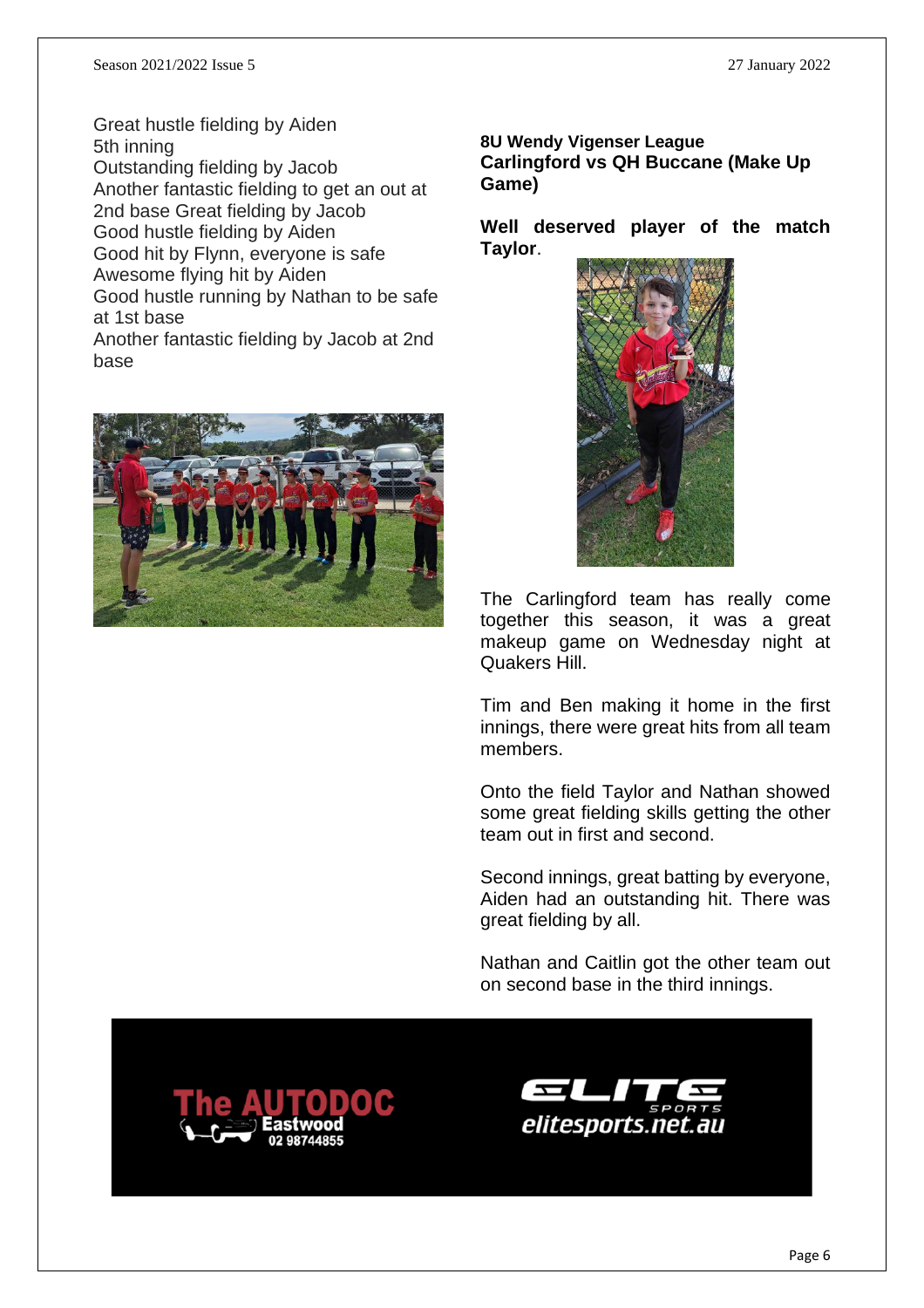#### Season 2021/2022 Issue 5 27 January 2022

Fourth innings our batters hit well and then on the field newcomer Taylor caught out one player and then tagged out two more players! Well done Taylor.

In the fifth innings, nice team work both batting and fielding. Standout was Aiden on second base.

Outstanding batting from Caitlin and Aiden in the sixth innings. Taylor managed to get three players out once more.

Awesome hit from Flynn in the seventh and final innings. Taylor catching the other team out again on second base.

#### **12U Phil Leonard League South Carlingford Cubs vs Schofields Result: Loss 5-12**

**Well done and great effort to the boys as player of the week goes to the whole Carlingford Cubs.**

Carlingford Cubs faced Schofield in a washout game during mid-week on Wednesday afternoon under a cloudy sky with a few raindrops.

Carlingford was first up to bat, Dan, the first batter, started us off by hitting a highball and running like a snap as he reached second base, then Josh hit nicely, getting Dan the Man home to make the score 1-0.

Next was Jackson, who at the tee made a fantastic hit, scoring 2-0. Mitch had his tee time, batted, making a great hit, getting through us safely to score 3-0.

After we had scored 3-0, it was time for a changeover and our turn on the field.

Aaron was given the opportunity to pitch and performed admirably, making 2 greatstrike outs while the other opponent players came through home, scoring 3-2.

In the second innings, Aaron batted but unfortunately got caught out on first base. Then suddenly, Dan the Man hit like a trick, Josh was up next but was unlucky to get out on first base.

With Carlingford's turn to field again, Aaron pitched. The ball batted by the opponent's tee rolled right into Aaron's glove and was thrown to Dan at first base. It was too high in the excitement of the thought of getting a player out at first base. Despite Aaron's outstanding strikeout, the opposing team scored 3-3, followed by 3-4.

Change a pitcher for Dan the Man. Dan puts an awesome effort into pitching. The opposing team hit a ball off the tee, making 3-5 with only two players, making 3-6.

The opposing team scored seven points, making the switch over at 3-9.

In the final third innings, Jackson got hit by a pitch and went to first base, then stole to 2nd followed by coming through home, making it 4-9.

At first, Mitch hit with the tee going to 1st, Chris made a fantastic hit allowed to third base, then Aaron took the stand and got safe to 1st while Chris went to home, scoring 5-9.